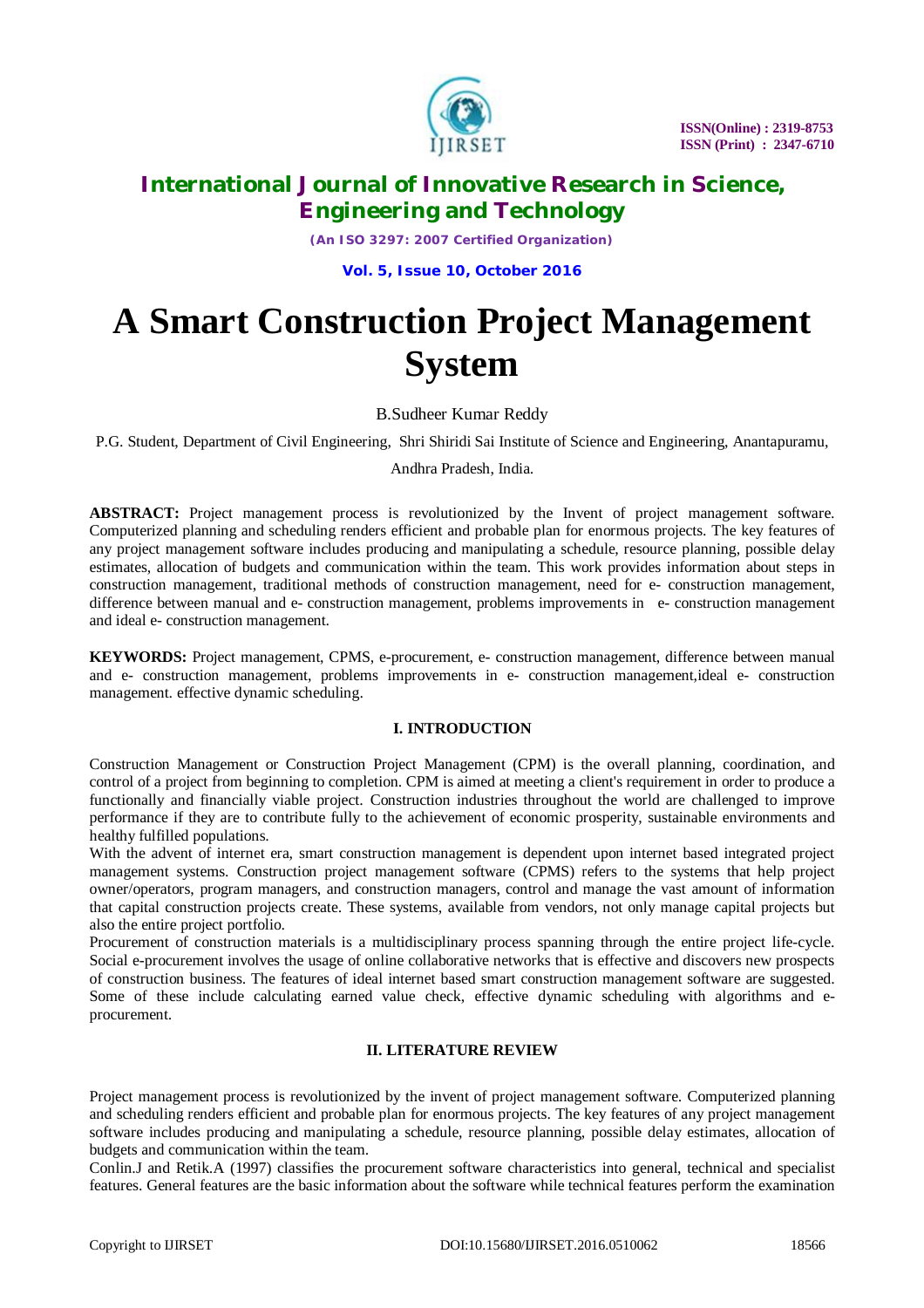

*(An ISO 3297: 2007 Certified Organization)*

### **Vol. 5, Issue 10, October 2016**

of particular features. Specialist features indicate the key features uniquely offered by the software.The critical path algorithm is frequently used in the implementation of various planning and scheduling software. In rare scenarios, earned value is used for controlling the overhead occurred during the scheduling phase.

Liberatore.M.J et al. (2009) emphasizes the need for project management software to provide near-optimal schedules. An option to maximize the net present value of cash flow is advisable. The project management software should be inter-operable with other enterprise wide software packages facilitating cross platform functioning. Since the system involves the usage of various protocols, the speed and quality of communication has been improved. This enhances collaboration and coordination between firms in construction companies.

Costa.A.A and Tavares.L.V (2014) discusses two game theory based models for analysis of e-procurement network dynamics. The simulation for procurers and administrative environments reveal that with constant rules and features of the network, the benefits for administrators diminish over time. Unbalanced equilibrium between existing and new users and suppliers derails the growth of the network.

### **III.THEORITICAL BACKGROUND**

Project management is the discipline of planning, organizing, securing, and managing resources to achieve specific goals. A project is a temporary endeavour with a defined beginning and end (usually time-constrained, and often constrained by funding or deliverables), undertaken to meet unique goals and objectives, typically to bring about beneficial change or added value. The temporary nature of projects stands in contrast with business as usual (or operations), which are repetitive, permanent, or semi-permanent functional activities to produce products or services. Project management includes developing a project plan, which includes defining and confirming the project goals and objectives, identifying tasks and how goals will be achieved, quantifying the resources needed, and determining budgets and timelines for completion. It also includes managing the implementation of the project plan, along with operating regular 'controls' to ensure that there is accurate and objective information on 'performance' relative to the plan, and the mechanisms to implement recovery actions where necessary.

E-procurement (electronic procurement, sometimes also known as supplier exchange) is the business-to-businessor business-to-consumer or business-to-government purchase and sale of supplies, work, and services through the Internet as well as other information and networking systems, such as electronic data interchange and enterprise resource planning.

Earned Value Analysis (EVA) is an industry standard method of measuring a project's progress at any given point in time, forecasting its completion date and final cost, and analyzing variances in the schedule and budget as the project proceeds. It compares the planned amount of work with what has actually been completed, to determine if the cost, schedule, and work accomplished are progressing in accordance with the plan. As work is completed, it is considered "earned". EVA is a snapshot in time, which can be used as a management tool as an early warning system to detect deficient or endangered progress. It ensures a clear definition of work prior to beginning that work. It provides an objective measure of accomplishments, and an early and accurate picture of the contract status.

### **IV. NEED FOR e- CONSTRUCTION MANAGEMENT**

The management of construction projects requires knowledge of modern management as well as an understanding of the design and construction process. Construction projects have a specific set of objectives and constraints such as a required time frame for completion. While the relevant technology, institutional arrangements or processes will differ, the management of such projects has much in common with the management of similar types of projects in other specialty or technology domains such as aerospace, pharmaceutical and energy developments.

The convergence of information services, communication, and computing functionality in the Web technologies allows practitioners in construction to perform Web-based project management over the Internet. More than 100 software developers have developed web-based project management software and services for the construction industry (Extranet World 2000). A number of construction companies all over the world adopted this technology either because they realized its competitive advantages or they were being forced to adopt it by their clients. When a construction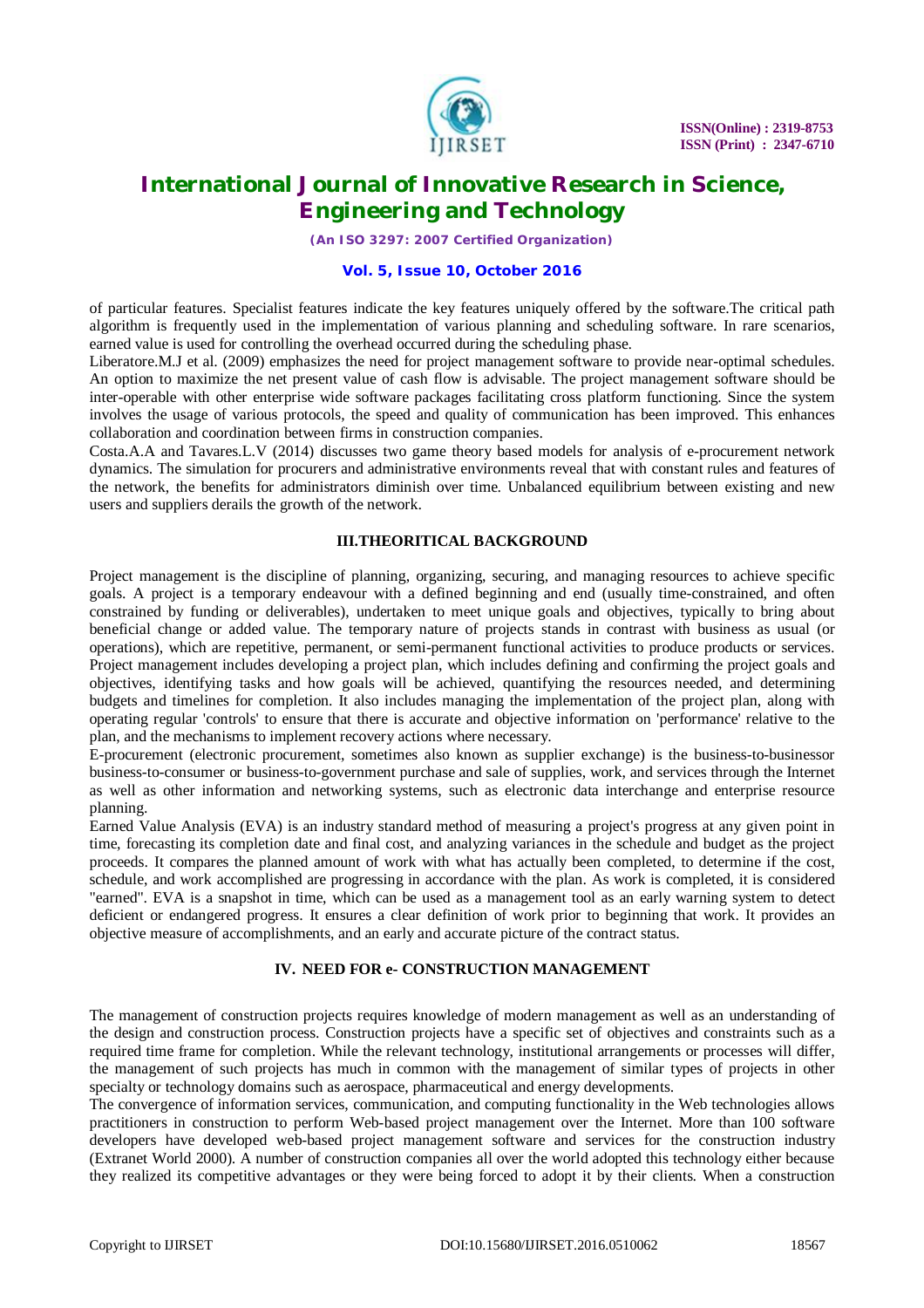

*(An ISO 3297: 2007 Certified Organization)*

### **Vol. 5, Issue 10, October 2016**

company commits to adopt a Web-based project management system, there are two possible strategies that the company can choose in developing the system: in-house development or outsourcing this activity to a professional consultant.

Regarding the first option, construction firms that decide on in-house development should keep in mind the substantial financial, technical, and human resources necessary to develop and maintain the system. The company can host a Web server internally and customize its functionality to fulfil the corporate needs and those of the project operations. Also commercially available Web-enabled project management software can be customized into proprietary systems. On the other hand, the second option to outsource is useful for companies with limited resources to develop their own Webbased project management systems, and there are a variety of opportunities in outsourcing. Consultants may be hired to build a web site to fulfil the company's Internet advertising needs, solicit job applications, or conduct comprehensive project management over the Internet.

Many Internet-based information services for the construction industry provide a capability to build one's own free limited web page residing on the provider's server. However, to implement Internet-based applications in construction project activities successfully, the applications should be acceptable in the construction environment and the utility assessment of such applications is needed. The assessment will determine whether the Internet-based applications in construction industry can perform as intended and provide an optimal configuration of Internet-based services for supporting construction project activities.

### **V. DIFFERENCE: MANUAL AND e- CONSTRUCTION MANAGEMENT**

Traditional procurement and electronic procurement both have advantages and disadvantages. Procurement is generally done face-to-face, or via telephone, while e-procurement is generally done online. Procurement is really a collection of processes that involve many steps and interactions with the other departments of a company and with suppliers. Because purchasing costs typically run to 50% of operational costs, the procurement process provides many opportunities for cost savings that can make a great difference to a company's bottom line. The rule of thumb is that a 5% savings in purchasing costs can increase profit by 50%, and would equal an increase in revenue of 50%, or a reduction in overhead costs of about 20%.Traditionally, procurement was paper- and conversation-based, usually with procurement officers interacting with long-time partners or well-known suppliers and purchasing at fixed prices. In recent years, this has changed to become a strategic function: Procurement officers seek suppliers that fit with a company's overall strategy.

E-procurement involves moving the procurement process online to cut out steps and save money. For example, traditional procurement involves getting quotes and then approval, probably from finance, as well as a purchase order, which could take more than a week. With e-procurement, this process is simplified and speeded up considerably, thanks to real-time interaction with pre-approved suppliers and trading partners, who can be anywhere in the world. With online purchasing, the purchase can be approved online and the order completed within minutes; the required item often arrives within days.

In business, time is money, so the more a company can reduce staff time involved in purchasing, and the more quickly it issues a purchase order, the more it can reduce operational costs.

### **VI. BENEFITS OF e- CONSTRUCTION MANAGEMENT**

Small and large companies around the world choose Web-based software to manage their projects today. Web-based project management software brings more usability, convenience and value to companies of any size and industry. Web-based project management software doesn't require dedicated technical specialists to maintain and support. It is up and running in seconds. Web-based project management tools improve your project communications and the overall productivity of your team. Information Technology (IT) is now routinely used in the construction industry as a tool to reduce some of the problems generated by fragmentation. The use of IT improves coordination and collaboration between firms participating in a construction project, leading to better communication practices. Its benefits include an increase in the quality of documents and the speed of the work, better financial control and communications, and simpler and faster access to common data as well as a decrease in documentation errors.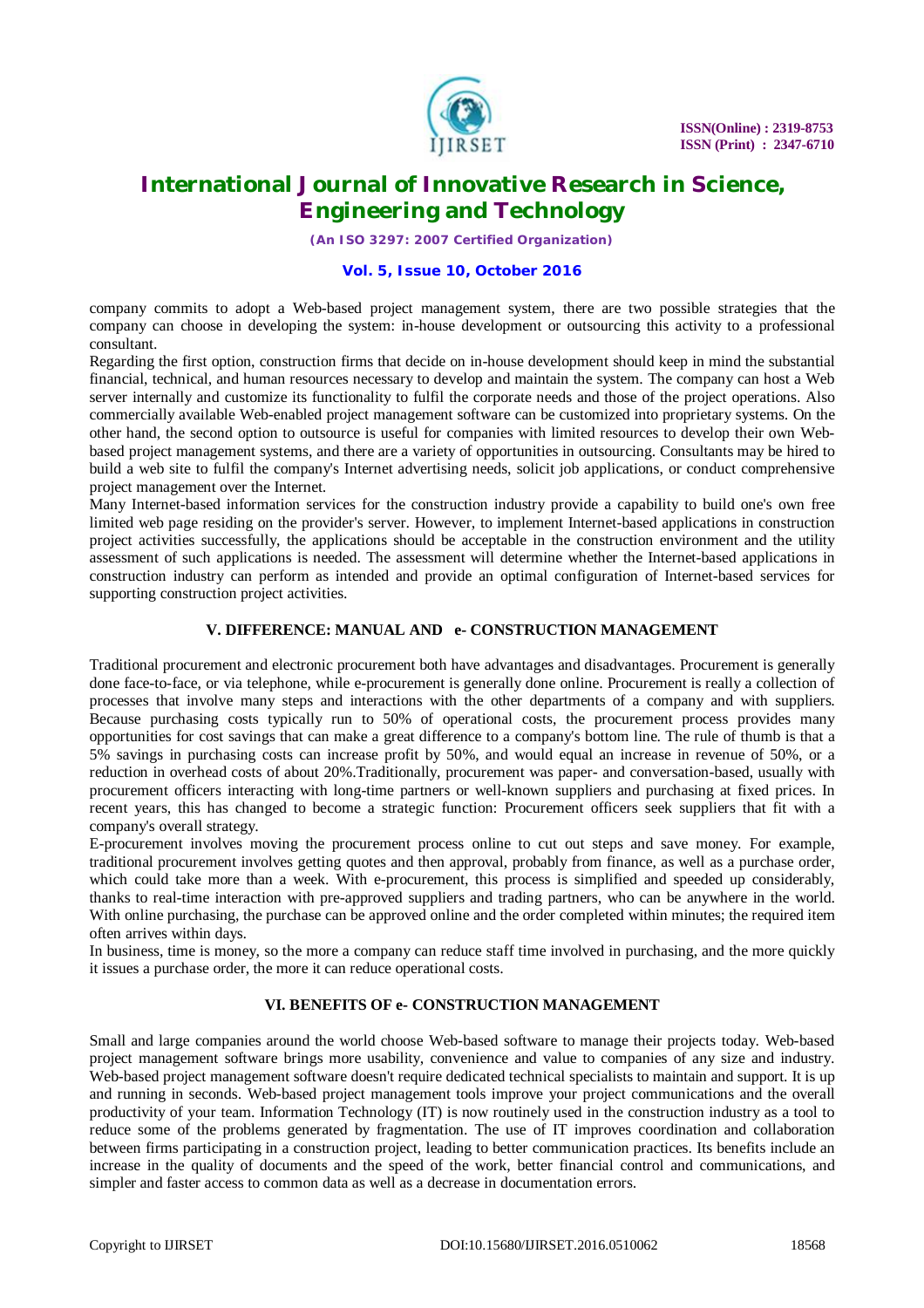

*(An ISO 3297: 2007 Certified Organization)*

#### **Vol. 5, Issue 10, October 2016**

Web-based project management software gives you access to your data from any computer: Unlike traditional tools, hosted project management software requires no installation and can be used at any computer. You only need a Web browser and an internet connection. You can access your data from the office, at home, in a hotel room or in the airport. As a Web-based project management software is cross-platform, so you can manage your projects using different computers and operating systems.

Web-based project management software makes collaboration easy: Collaboration is an intrinsic part of project management. When you work in the same office, it might not be a problem. However, if you need to share a project plan with your international partners, delegate tasks to your offshore team or control contractors across the country, you need a reliable platform for collaboration. Web-based project management software helps you keep the project plan in a central place, so all of you have up-to-the-minute access to the business-critical project information. Teams can share knowledge and collaborate smoothly to complete tasks and deliverables. Online project management software can help you adjust activities quickly to accommodate project changes and updates. If your project plans change often, you need to keep everybody in the loop. Online project management software's help is vitally important to you. Smart notifications via email keep team members well-informed on newly assigned and updated tasks, making your team able to work efficiently. Online project management software allows you to work on tasks together, communicate on issues and discuss problems as efficiently as if you were working in the same office.

Web-based project management software increases productivity: Keeping project information in single place makes collaboration smooth and reduces misunderstanding. Online project management software helps people to work together more effectively and increase organizational productivity. Web-based project management software saves the project manager's time on routine operations like updating plans, collecting reports and reminding people about what needs to be done. The project manager can always see who is responsible for each task, instantly keep track of changes and evaluate project progress. Each team member knows exactly what needs to be done. Hosted project management software puts you in control and your team on the same page.

Web-based project management software is affordable: Instead of a thousand dollars, you pay only a few dollars per month. You pay for the period of time when you run your project and use the project management software. Web-based project management software does not require installation and maintenance costs. This allows you to start using online software as soon as possible without additional investment or rescheduling your budget.

Web-based project management software is updated automatically: When using a Web-based project management solution, you are always using its latest version. All software updates are made automatically, so you don't need to worry about it. Besides, such software updates are made for free, so you save time and money.

Web-based project management software is easy to use: When you buy hosted project management software, you save time and money on employee training. Even inexperienced users can be quickly plunged into collaboration.

### **VII. PROBLEMS IN e- CONSTRUCTION MANAGEMENT**

Besides the benefits that s may provide, some important barriers to implementation still exist and should not be overlooked. These barriers need to be addressed in order to increase public confidence in adopting e-CMs in construction projects. The literature shows that these barriers include a wide range of issues that can be summarized as follows.

DIFFICULTIES IN QUANTIFYING COSTS AND BENEFITS: It is difficult to persuade every organization participating in a construction project to make the necessary level of investment to fully implement a e-CM, which is due in part to the fact that there is still no reliable data on the economic impact of e-CM s for projects or firms. The temporary nature of relationships in a construction project also provides little or nor incentive for investing in innovative technologies. A/E/C firms have been slow to commit to the adoption of e-CMs on the mere suspicion that e-CMs reduce cost or improve overall project performance. Many of them are still taking a ''wait and see'' approach to the use of e-CMs until more definitive cost and benefit data are available.

SYSTEM RELIABILITY: Ideally, a PM-ASP should be available to users at all time to ensure its high reliability. However, this is rarely the case. When servers are down, users become disconnected and unable to work online. Data can also be lost if the system is not backed up or is improperly housed. With hundreds of new ventures competing for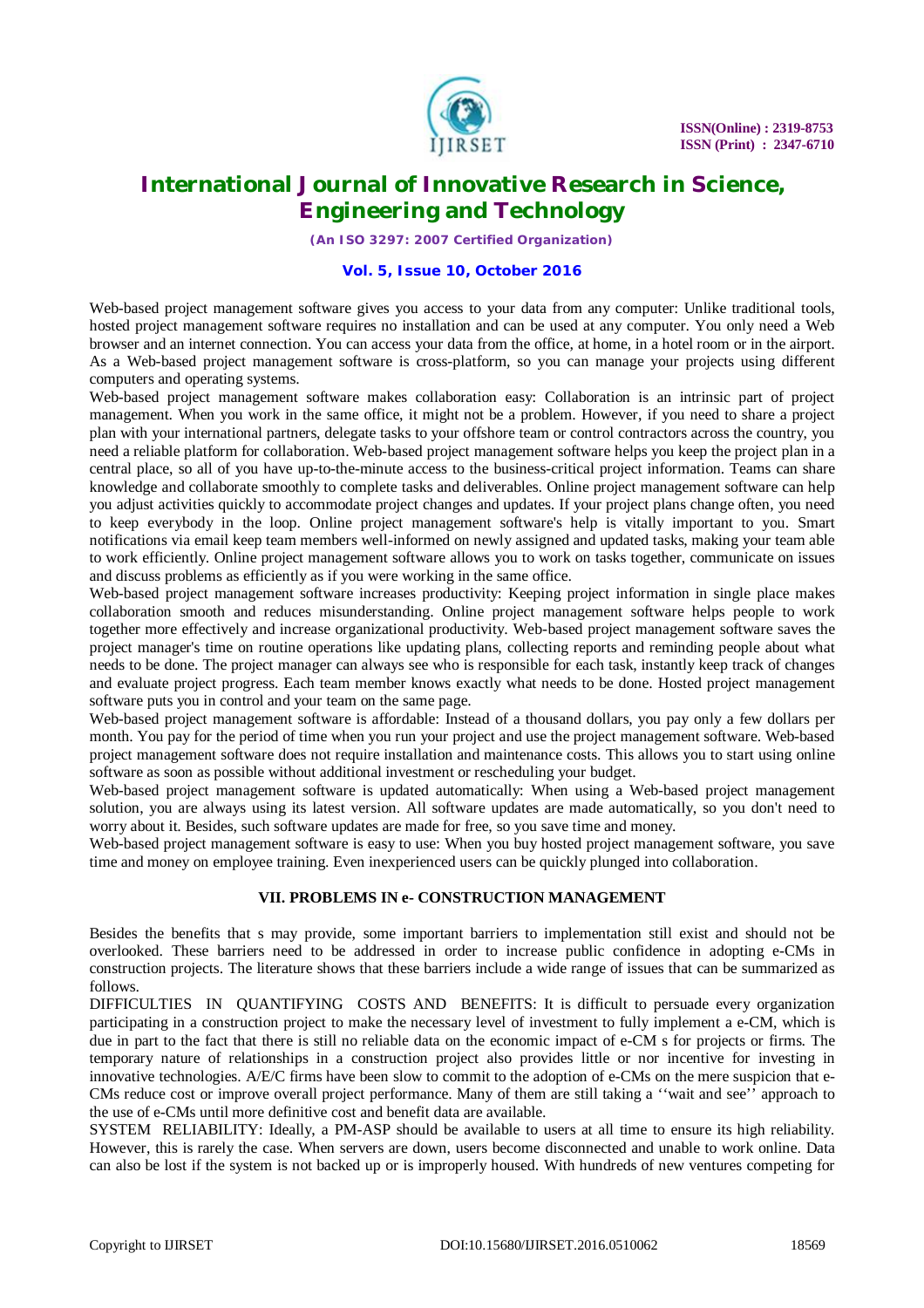

*(An ISO 3297: 2007 Certified Organization)*

### **Vol. 5, Issue 10, October 2016**

the industry's attention, a PM-ASP provider may not be able to adequately take care of users' needs or could even go out of business, leaving users without recourse in the middle of a project.

SYSTEM SECURITY: System security is probably the most important issue considered by A/E/C firms when implementing PM-ASPs and e-commerce. This issue is well founded, especially in the wake of recent, highly publicized ''hacking'' break-ins. A high-security PM-ASP is a system with low or no chance of unauthorized users or competitors accessing the system and data. Although most PM-ASPs currently employ a ''user name and password'' scheme to protect an unauthorized access to their sites, this scheme is too simple and still inadequate in satisfying the security requirements of electronic transactions in construction projects. Users still rely mostly on mutual trust between parties, as well as paper-based in parallel when using this scheme. This inadequacy has prevented the creation of complete confidence in the construction industry to adopt PM-ASPs.

LEGAL ISSUES OF ELECTRONIC TRANSACTIONS: Although the existing legal environment may provide essentially clear guidelines for construction practitioners to manage a contract in a paper-based environment, new collaborative tools such as PMASPs change the work method, making legal responsibilities in this new environment unclear. In fact, an online contract enabled by PM-ASPs is still a new approach that may pose risks, particularly in the area of jurisdiction and enforcement. Since the Internet marketplace is global, e-commerce participants potentially are subjecting themselves to the laws of distant states and countries. A simple solution is to use the forum selection and choice of law provisions in online contracts. However, there is no guarantee that a court will always enforce such language.

LACK OF SOFTWARE INTEROPERABILITY: An important inhibitor to the adoption of PMASPs is the technical difficulties caused by the incompatibility of systems. Companies participating in a construction project usually deploy different software programs to manage their enterprises, resulting in inter-organizational incompatibility and creating an inherent barrier to information sharing when implementing a PM-ASP. Although this problem has been overcome by the adoption of common standards for the construction industry, such as IFC and aecXML, incompatibility often remains a problem in international transactions. It is expected that a widespread adoption of PM-ASPs will be more likely when universal standards are defined and users are able to seamlessly share data between multiple systems.

DATA OWNERSHIP AFTER PROJECT COMPLETION: The actual ownership and control of data after project completion is of considerable importance when implementing PM-ASPs. Although most ASPs allow project owners to archive the entire project record on CD-ROM after project completion, there is still debate on who should get copies of the project record and what information should be included or excluded from each party's version.

### **VIII. IMPROVEMENTS IN e- CONSTRUCTION MANAGEMENT**

Lean construction is a way to design production systems to minimize waste of materials, time, and effort in order to generate the maximum possible amount of value. The most important determinants of construction are supposed to be workflow reliability and labour flow, but lean construction has changed the traditional view of the project as transformation, and embraces the concept of flow and value generation. Lean construction is composed of the following techniques:

(1) Concurrent Engineering: Concurrent engineering can be described as parallel execution of various tasks by multidisciplinary teams with the goal of obtaining most favourable products concerning functionality, quality, and productivity. Scheduling could be recovered by network analysis (CPM and PERT). Many other opportunities can be achieved through overlapping activities, splitting activities and reducing the transfer time between different activities. The important planning parameters for scheduling concurrent activities are lead time, quantity, and risk under ambiguity. Concurrent engineering is focusing on the team efforts; communication and information sharing are the keys for discovering new ideas. While partnering with subcontractors and suppliers can also be good changes regarding concurrent engineering, the success of lean production is depending on the involvement of all participants in the early stages of the design;

(2) Last planner: The last planner is the person or group of people responsible for production unit control, which means completion of individual tasks at the operational level. Last planner necessitates work flow control, ascertaining the stream of supply, design, and installation throughout production units. This can only be done by using look-ahead schedule, which determines the progression and rate of work. It carves up the master schedule into many packages,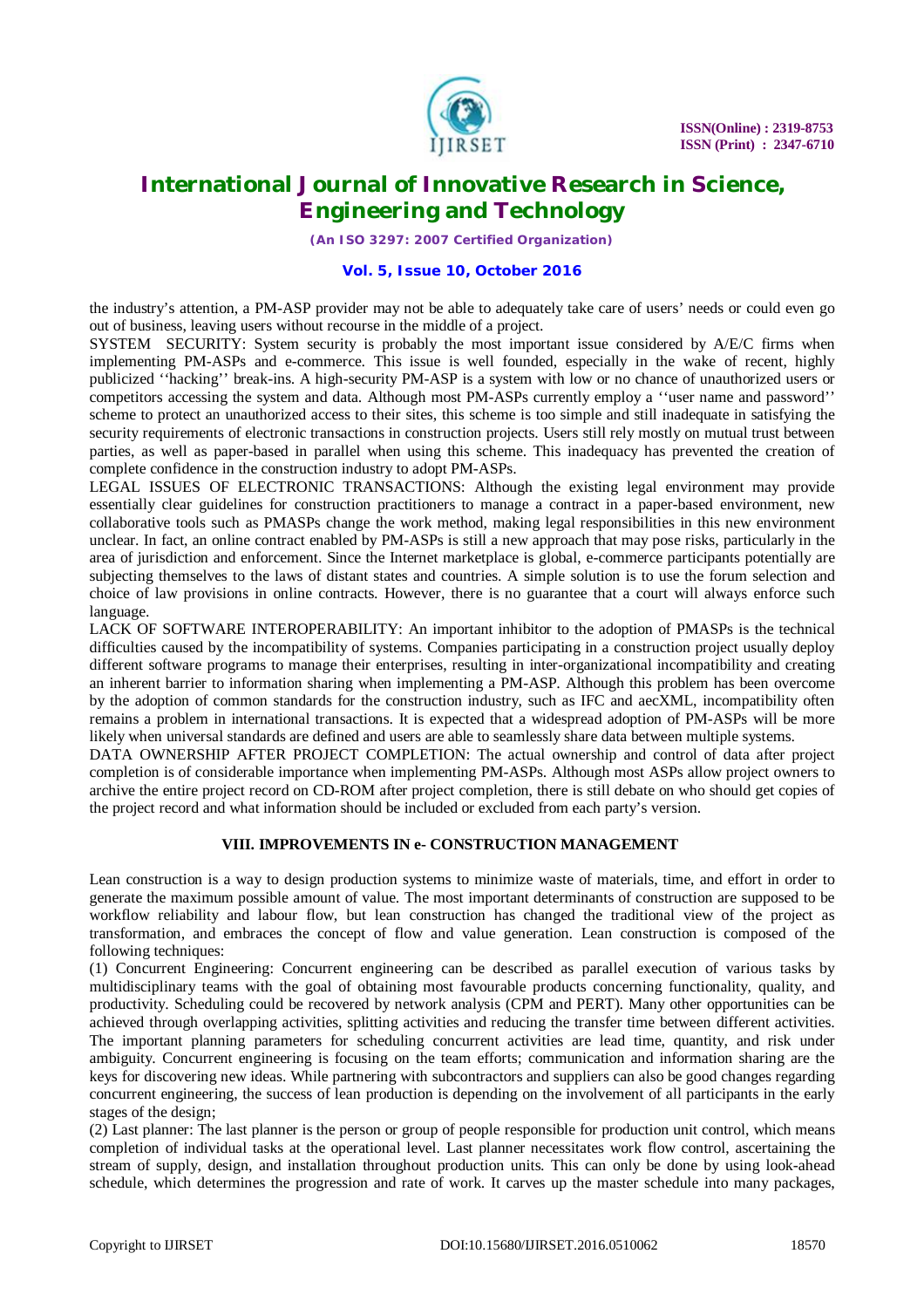

*(An ISO 3297: 2007 Certified Organization)*

#### **Vol. 5, Issue 10, October 2016**

specifying the techniques of check capacity, execution, and establishes a stockpile of standing by work. The scope of look-ahead schedule ranges from 2 to 6 weeks and should be put in order by team work;

(3) Daily huddle meetings: Daily huddle meetings provides a platform for the team members to share their views and to share what has been achieved, at the same time, discus problems they are facing during the production process;

(4) The Kanban System: The strategy of Kanban is grounded on key components, i.e., market place, supplier kanbans, collection vehicle, satellite stores, and inventory management system. Market places are site warehouse that allocate different materials and small tools to the workers. Similarly, satellite stores are situated on site, where they get products from market places. Collection vehicle collects materials from preferred suppliers to the operational site. Kanban use plastic bins as a signal to pull materials from suppliers to site, using the concept of Just In Time. Request forms are normally used as kanban signals between market place and satellite stores. The system of kanban starts normally with open doors, so that the site can pull materials from the supplier up to certain perimeters. Subsequently, the material requested from suppliers arrives at market, and products are later on picked from the stores, which are usually managed by recorder points;

(5) Plan Conditions and Work Environment in the Construction Industry (PCMAT): The purpose is to introduce a plan of health and safety into the project execution, called "Plan of Condition and Work Environment." These safety activities can generate limitations for scheduled tasks and that is why it should be embraced as a part of assignments. All safety practices are therefore amalgamated in short-term planning, which can be analyzed through daily feedback from crew and subcontractors respectively and

(6) Visual Inspection: Visual inspection shows the uneven nature of the construction and leads to the application of visual tools for material, work and information flow, etc. Identification of materials can accelerate repetitive processes and diminishes the risk of selecting wrong product. Progress charts and schedules can implement the dedication to the completion of tasks. Information and technology can also improve the communication between decision maker and executer, and can accelerate the process as well.

### **IX. IDEAL E- CONSTRUCTION MANAGEMENT**

CALCULATING EARNED VALUE: Earned Value Management measures progress against a baseline. It involves calculating three key values for each activity in the WBS: The Planned Value (PV), (formerly known as the budgeted cost of work scheduled or BCWS)—that portion of the approved cost estimate planned to be spent on the given activity during a given period. The Actual Cost (AC), (formerly known as the actual cost of work performed or ACWP)—the total of the costs incurred in accomplishing work on the activity in a given period. This Actual Cost must correspond to whatever was budgeted for the Planned Value and the Earned Value (e.g. all labor, material, equipment, and indirect costs). The Earned Value (EV), (formerly known as the budget cost of work performed or BCWP)—the value of the work actually completed.

These three values are combined to determine at that point in time whether or not work is being accomplished as planned. The most commonly used measures are the cost variance: Cost Variance  $(CV) = EV - AC$  and the schedule variance: Schedule Variance  $(SV) = EV - PV$ . These two values can be converted to efficiency indicators to reflect the cost and schedule performance of the project. The most commonly used cost-efficiency indicator is the cost performance index (CPI). It is calculated thus: CPI =  $EV / AC$  The sum of all individual EV budgets divided by the sum of all individual AC's is known as the cumulative CPI, and is generally used to forecast the cost to complete a project. The schedule performance index (SPI), calculated thus:  $SPI = EV / PV$  is often used with the CPI to forecast overall project completion estimates.

A negative schedule variance (SV) calculated at a given point in time means the project is behind schedule, while a negative cost variance (CV) means the project is over budget.

EARNED VALUE MANAGEMENT SYSTEM (EVMS): A list of guidelines is provided which covers areas such as planning, scheduling & budgeting; accounting issues; management reports, and so forth, however there are no "approved" systems identified. But the basics of any EVMS are: A methodical, organized, thorough, and complete WBS A baseline schedule A baseline budget, organized into control accounts Measurement of the work by control account (e.g. \$, units in place, man-hours, etc.) Scheduling the authorized work is no different than in any large construction project—it is a necessary activity for the success of the project. However in an EVMS the schedule will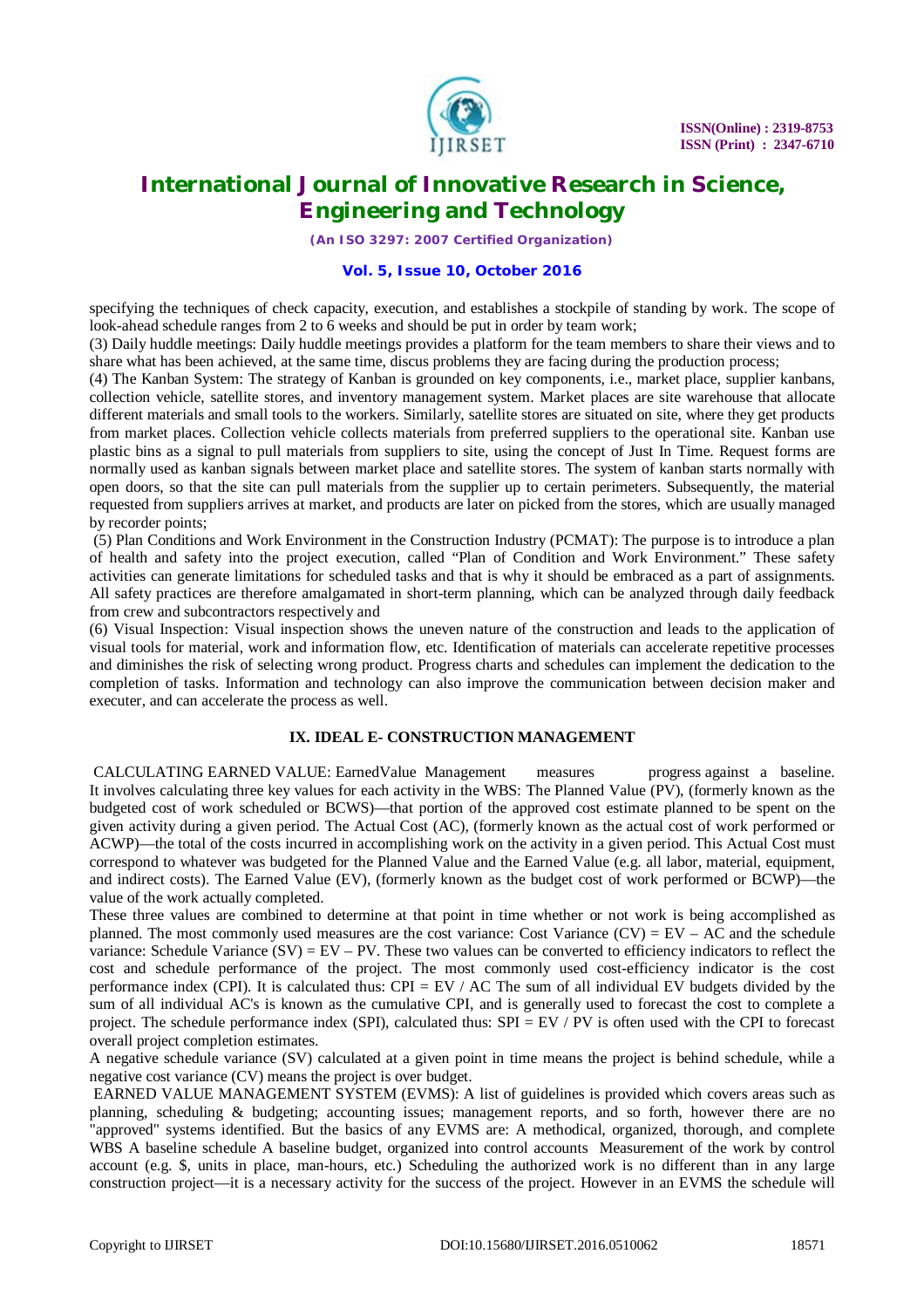

*(An ISO 3297: 2007 Certified Organization)*

#### **Vol. 5, Issue 10, October 2016**

integrate all of the technical, cost, and schedule aspects of the work, resulting in the expected sequence of work. Interdependencies are established that result in the total work time and reveal the critical path, which is also the shortest project duration. Within each task it is then necessary to identify objective interim measures to allow for accurate performance assessment each month. A sufficient number of these interim measures will be defined after the detailed schedule is established to ensure the performance is measured as accurately as possible.

DYNAMIC SCHEDULING: Dynamic project scheduling and the network diagram of a project predecessor network show us the task sequence and allow us to design concurrent or parallel tasks which can significantly shorten a project's duration. Successful project managers use dynamic project scheduling because it saves them significant amounts of time and also because it allows them to quickly model the impact of changes in resources work or cost. Dynamic scheduling saves this time because it automatically recalculates the duration and budget for the project every time we make a change in the resources, hourly rates, hours of work, predecessor relationships with a number of people working on the project. Many commercial software scheduling products allow for dynamic scheduling and there are a couple of critical elements that we need to have for the dynamic schedule to work. First our scheduling needs to be based on the use of predecessor relationships between tasks, not the use of fixed start and finish dates. There are three primary kinds of predecessor relationships and the entire schedule has to be built on these relationships. The second requirement is that the schedule needs to be based on durations which are calculated from resource availability and work estimates. As an example, we enter the amount of work and the resource's availability, say 80 hours of work for a person working half-time, or four hours a day. The project manager enters that date and the software calculates the duration of 25 working days because the half-time team member can only complete four hours a day. Having this data available means we need to tell the software how many hours a day each resource can work. We use dynamic scheduling with predecessor relationships to control the sequencing of the tasks in our project plan. So as an example, we may specify a finish-to-finish predecessor relationship. That tells our project management software that we want two tasks and their resources to be scheduled so that both tasks finish at the same time. When we are finished specifying all our predecessors, our project plan becomes a network of tasks, linked by the predecessor relationships. The end result is often called a PERT chart and it displays our project plan and its network of tasks. Each of the task bars is linked to the project network which allows our dynamic scheduling to control the sequencing of tasks based on the predecessor relationships and the amount of work in the task.

#### **X.RESULTS**

The survey contained 20 questions about various construction management software used in the industry, practical difficulties and the need of the industry in construction project management. About 51 responses were received for the survey and the results were analysed using available online data analysis tools.



Pie chart depicting the percentage of companies who have hardship in finding suppliers.

Does e-procurement increase efficiency?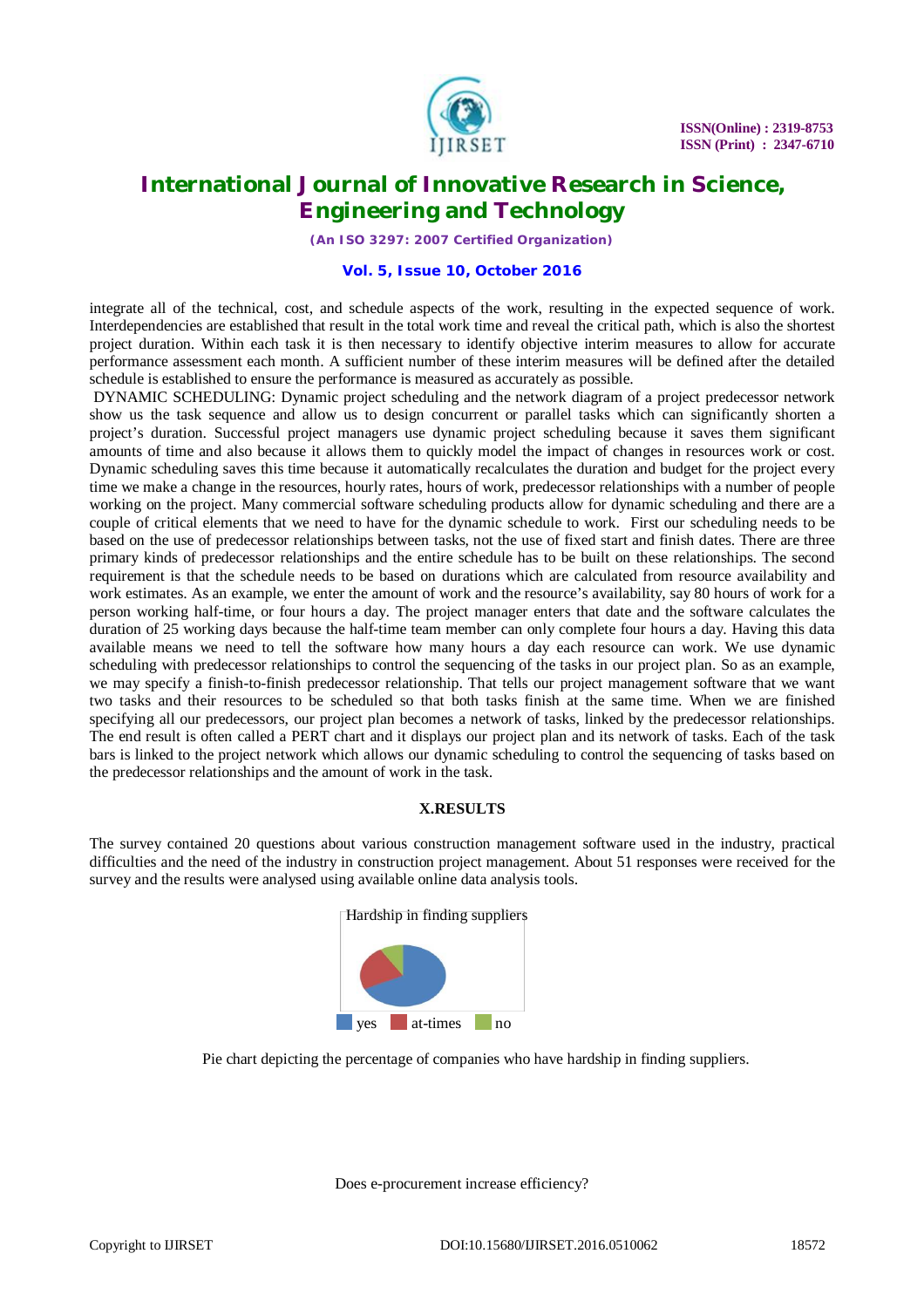

*(An ISO 3297: 2007 Certified Organization)*

**Vol. 5, Issue 10, October 2016**



Pie chart to depict the of increase in the efficiency using e-procurement

Does your software have dynamic scheduling?



Pie chart revealing the percentage of industries using dynamic scheduling software

### **XI. CONCLUSION**

The importance of web- based developments in the construction industry has increased manifolds in the internet era. Capital project management software (CPMS) refers to the systems that are currently available that help capital project owner/operators, program managers, and construction managers, control and manage the vast amount of information that capital construction projects create. A collection or portfolio of projects only makes this a bigger challenge. These systems go by different names: capital project management software, construction management software, project management information systems. Usually Construction Management can be referred as subset of CPMS where the scope of CPMS is not limited to construction phases of project. There are systems available from vendors which will not only manage capital projects but also the entire project portfolio (Program). This work lists the various features of construction management software currently used by the construction project managers. Procurement management and scheduling are the two basic needs catered by the project management software. The procurement process in webbased scenario is degraded due to lack of availability of collective resources which further adds to human intervention. The delay in the construction schedule can be further decreased with the adoption of e-commerce. The security and negotiation through the electronic agent is an optimized solution to increase the efficiency of the construction. Scheduling processes should be designed to manage all possible delays on-site and in procurement. CPMS is a critical component of overall IT strategy for Capital project owners and capital project owners are realizing it now, more than ever. The need of the hour is a new software that can provide dynamic scheduling evolutionary procurement strategies to minimize the expenditure.

#### **REFERENCES**

1. Sidawia. B and Al-Sudairia. A.A (2014) "The Use of Advanced Computer Based

2. Management Systems by Large Saudi Companies for Managing Remote Construction Projects", Procedia Engineering, 77, 161 – 169.

3. Dzeng. R.J and Lin. Y.C, (2004) 'Intelligent agents for supporting construction procurement negotiation", Elsevier, Expert Systems with Applications, 27, 107-119.

4. Deng. Z.M (2001), "An application of the Internet-based project management system",Elsevier, Automation in Construction,10, 239–246.

5. Safa. M (2014), "Supplier selection process in an integrated construction materials management model", Elsevier, Automation in Construction, 48, 64-73.

6. Costa. A.A and Tavares. L.V (2014), "Social e-business as support for construction e-procurement: E-procurement network dynamics, Elsevier, Automation in Construction, 48, 180-186.